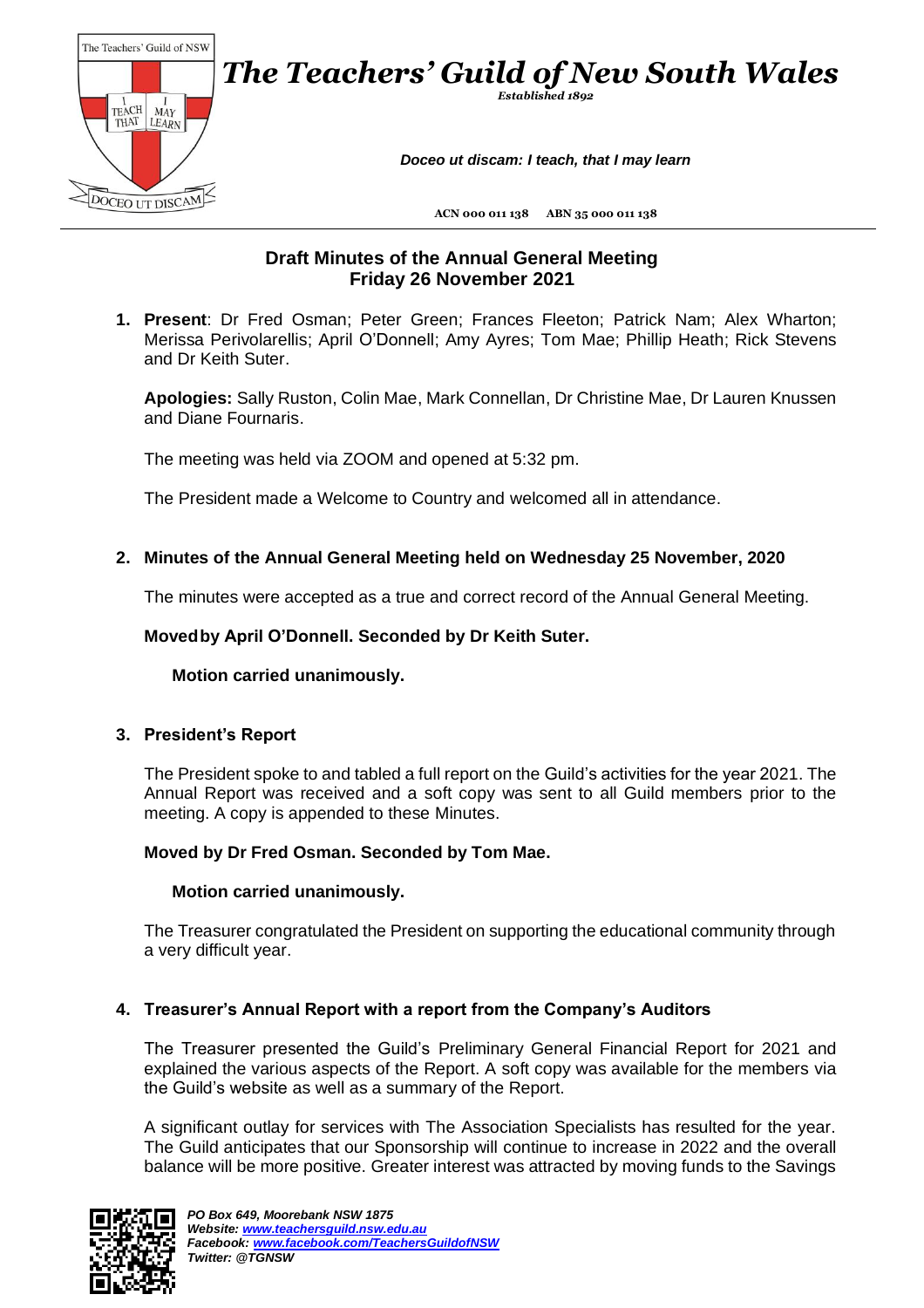

Account rather than having a Term Deposit. The combination of the pandemic and event cancellations has reduced the overall income for the Guild.

1. Motion: That the Guild's Preliminary General Financial Report for the financial Year July 2020 to June 2021 be accepted.

# **Moved by Peter Green. Seconded by Rick Stevens.**

# **Motion carried unanimously.**

2. Motion: That the financial statements and notes give a true and fair view of the financial performance, financial position and cash flows of the Guild for the financial year July 2020 to June 2021 and that there are reasonable grounds to believe that the Guild will be able to pay its debts as and when they become due and payable.

## **Moved by Peter Green. Seconded by Rick Stevens.**

## **Motion carried unanimously.**

- 3. Motion: That during the calendar year to which the Preliminary General Purpose Financial Report relates:
	- a. meetings of the Council were held in accordance with the rules of the Guild; and
	- b. the financial affairs of the Guild have been managed in accordance with the rules of the Guild; and
	- c. the financial records of the Guild have been kept and maintained in accordance with the Registered Organisation Act; and
	- d. where information has been sought in any request by a member of the Guild or the Commissioner duly made under section 272 of the RO Act, that information has been provided to the member or the Commissioner; and
	- e. where any order for inspection of financial records has been made by the Fair Work Commission under section 273 of the RO Act, there has been compliance.

# **Moved by Peter Green. Seconded by Merissa Perivolarellis**.

### **Motion carried unanimously**.

The President thanked and acknowledged the Treasurer for his work throughout the year and wished him a very happy retirement from the Guild Council.

# **5. Appointment of Accountant and Auditor for 2022**

Motion : It was resolved to not appoint an Accountant or Auditor to allow the Council time to find one that would be appropriate to work through the accounts of the Guild. Council will make this appointment closer to the AGM in 2022.

# **Moved by Peter Green. Seconded by Rick Stevens.**

**Motion carried unanimously.**

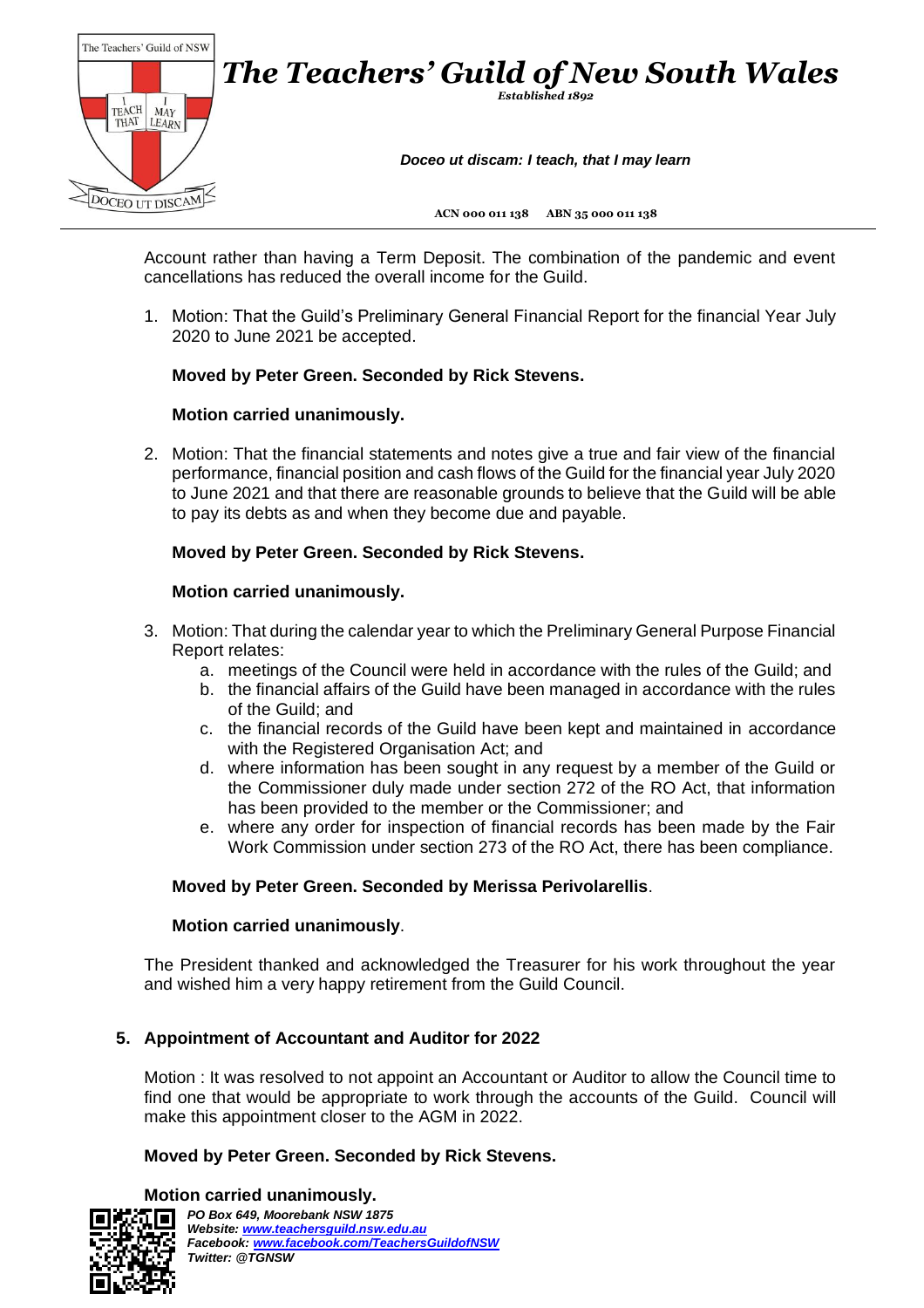

## **6. Special Resolution**

Motion 6.1: That the members present accept an amendment to Clause 39.3 in the Constitution to split three Vice-Presidents into two roles of one Vice-President and immediate Past-President, and to note that Council members will be elected to a portfolio of work.

### **Moved by Dr Fred Osman. Seconded by Peter Green.**

#### **Motion carried unanimously.**

Motion 6.2: That the members present accept an amendment to Clause 39.4 in the Constitution to reflect the change to one Vice President and Immediate Past President, remove reference to the 2020 AGM and Accreditation Officer, and include changes to Council structure.

#### **Moved by Dr Fred Osman. Seconded by April O'Donnell.**

#### **Motion carried unanimously.**

Motion 6.3: That the members present accept the lodgement of the amended Constitution with the Australian Securities and Investments Commission (ASIC).

#### **Moved by Dr Fred Osman. Seconded by Rick Stevens.**

#### **Motion carried unanimously.**

### **7. Election of Office-bearers for 2022**

2022 office-bearer nominations closed on Friday 5 November with the following nominations for Office Bearers in 2022. The new Council at the AGM will consist of an Executive Council and no more than six ordinary members of Council responsible and nominated for portfolio of work as outlined in the Bylaws. As their is no nomination for the same Council portfolio of work, their will be no election required and the following members have been confirmed at the AGM.

Executive Council Members for 2022:

**President**: Dr Frederick Osman FTGN **Vice President**: Patrick Nam MTGN **Past President**: Frances Fleeton FTGN **Treasurer**: Vacant

The Association Specialist (TAS) will continue with the financial management role and the retired treasurer duties will be overseen by the Executive Council Members. The Association Specialists Pty Ltd (TAS) will continue to undertake the Secretariat for the Teachers' Guild of New South Wales Council for the duration of the Agreement period. The Program of Work encompasses all of the services outlined in Schedule B Services provided in the constitution.

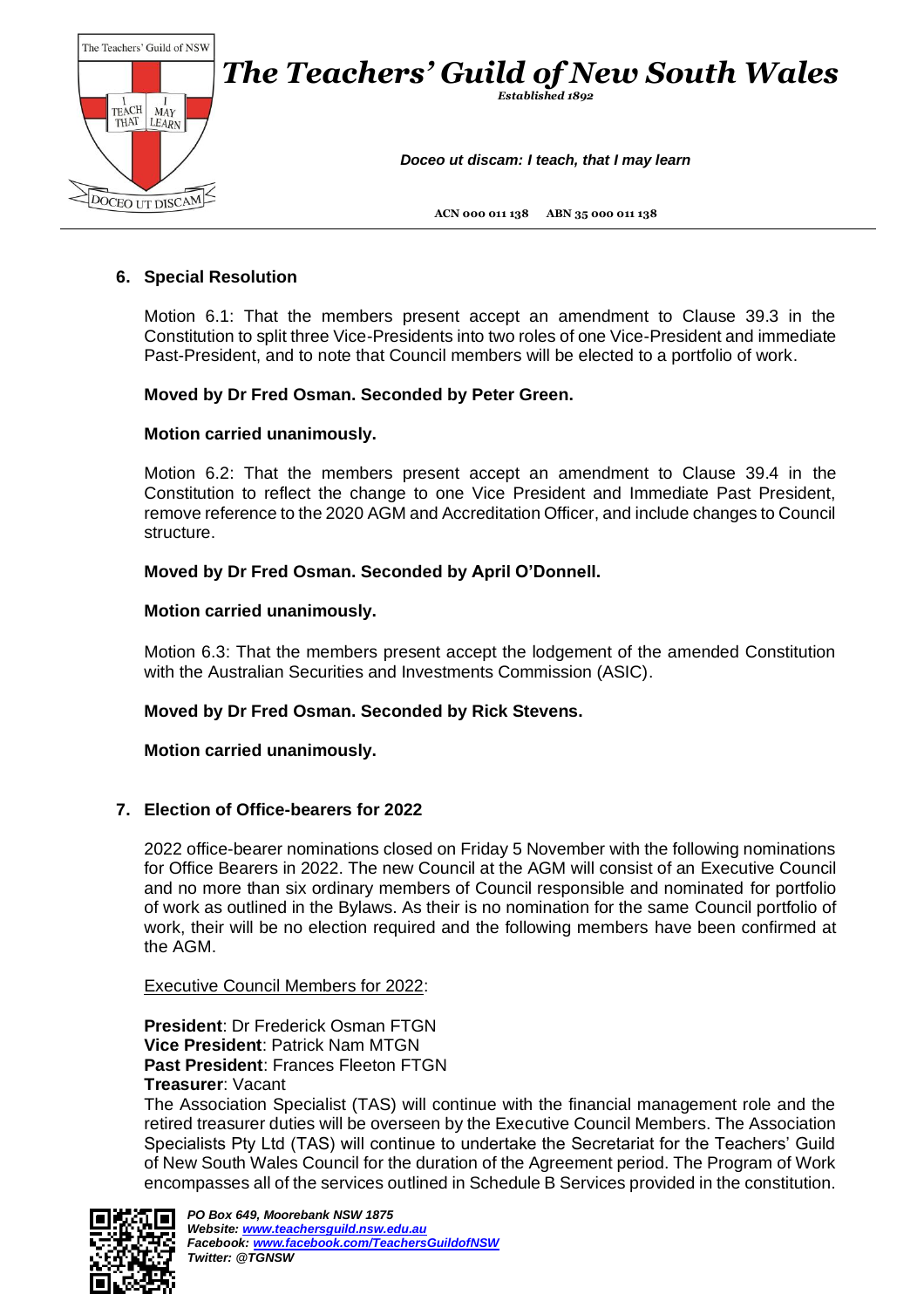

Ordinary Council Member for 2022:

**Councillor for Awards**: April O'Donnell MTGN **Councillor for Events**: Dr Lauren Knussen MTGN **Councillor for Sponsorship and Corporate Relations**: Diane Fournaris MTGN **Councillor for Editorial**: Mersini Perivolarellis MTGN **Councillor for Advocacy**: Alex Wharton HFTGN **Councillor for Educators Network**: Amy Ayres MTGN

The President wished the new Council every success in its Care of Education. The President would also like to thank, **Mr Peter Green** FTGN, **Mr Tom Mae** HFTGN, **Mr Anthony Nolan** HFTGN and **Ms Sharrda Shah** MTGN who did not nominate and will retire from Council at the AGM. On behalf of the Teachers' Guild of NSW membership, we would like to sincerely thank them for all their contributions to Council during their tenure.

Those nominated were endorsed unanimously by all at the AGM.

Motion : All those nominated be appointed by the membership at the meeting.

# **Moved Peter Green. Seconded by April O'Donnell.**

### **Motion carried unanimously.**

The President was requested to advise TAS to complete the ASIC document required to reflect the changes in the officers of the company.

# **8. Any other business**

Member Survey – to be distributed to all members to gauge feedback about events and membership. Feedback is appreciated.

Looking foreward to the Fellows Dnner next week, after it had to be postponed due to COVID. Our guest speaker will be Dr Phil Lambert.

WTD Celebration to be held at beginning of year - plesse note seating capacity has increased to 180 so more tickets can be purchased.

Rick Stevens congratulated Dr Fred Osman on his leadershipand the continued development of the Guild as the important educational organistion for the profession.

In closing, the President wished all in attendance a very happy Christmas and safety for the future.

# **9. Close of meeting**

There being no further business, the meeting closed at 6:26pm.